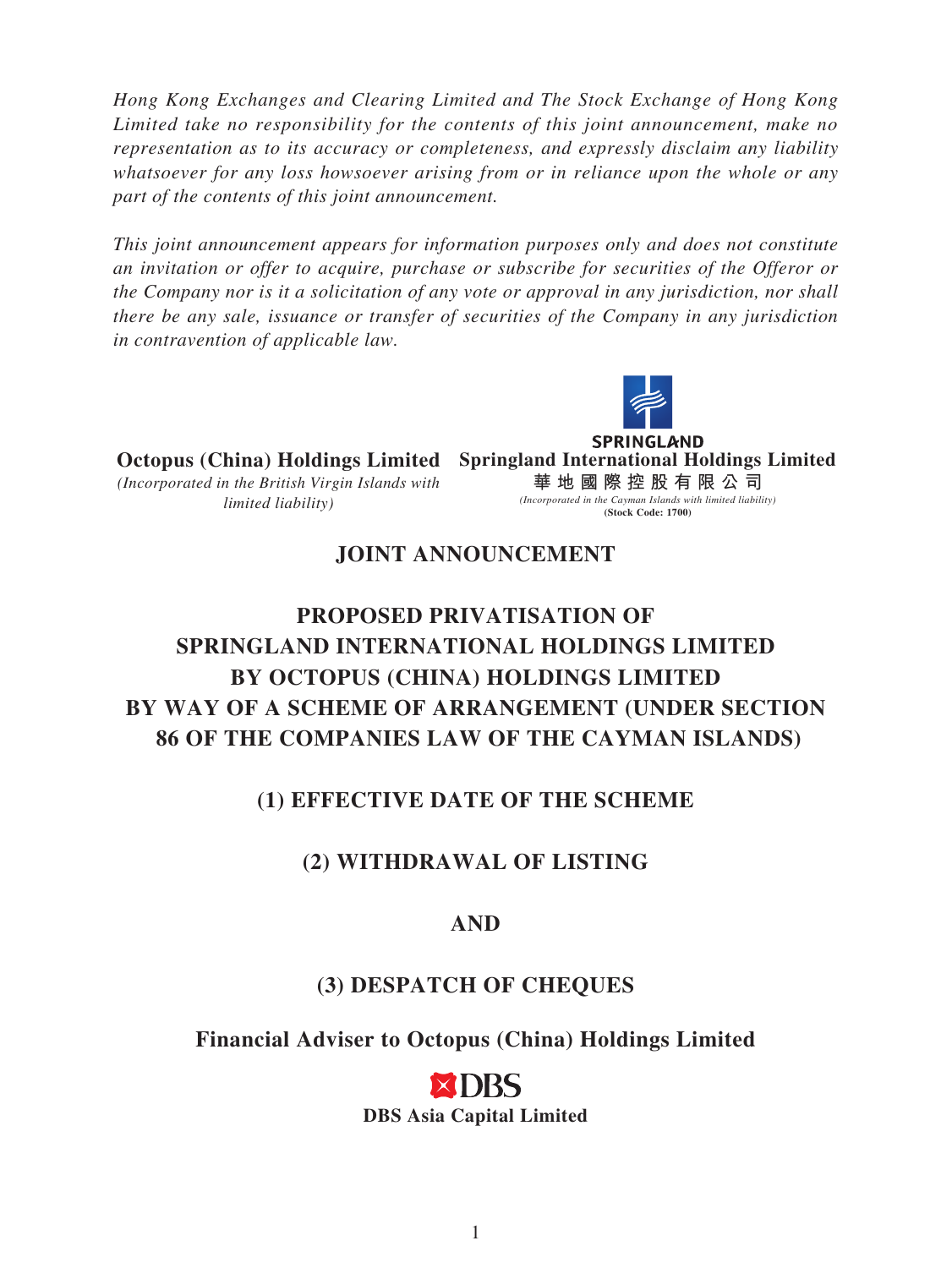### **EFFECTIVE DATE OF THE SCHEME**

An official copy of the order from the Grand Court was delivered to the Registrar of Companies in the Cayman Islands for registration on Thursday, 27 February 2020 (Cayman Islands time). All the Scheme Conditions as set out in the Scheme Document were fulfilled and the Scheme became effective on Thursday, 27 February 2020 (Cayman Islands time).

### **WITHDRAWAL OF THE LISTING OF THE SHARES**

The withdrawal of the listing of the Shares on the Stock Exchange will become effective from 4:00 p.m. on Monday, 2 March 2020.

## **DESPATCH OF CHEQUES**

Cheques for cash entitlements to the Scheme Shareholders under the Scheme will be despatched as soon as possible but in any event no later than Monday, 9 March 2020.

References are made to (i) the scheme document dated 14 January 2020 jointly issued by Octopus (China) Holdings Limited (the "**Offeror**") and Springland International Holdings Limited (the "**Company**") in relation to the proposed privatization of the Company by the Offeror by way of a scheme of arrangement (under section 86 of the Companies Law of the Cayman Islands) and the proposed withdrawal of listing (the "**Scheme Document**"); (ii) the announcement jointly issued by the Offeror and the Company dated 6 February 2020 in relation to the results of the Court Meeting regarding the Proposal and the EGM regarding, among other things, the reduction and the restoration of issued share capital of the Company; and (iii) the announcement jointly issued by the Offeror and the Company dated 26 February 2020 regarding, among other things, the sanction of the Scheme (the "**Court Sanction Announcement**"). Unless otherwise defined herein, capitalised terms used herein shall have the same meanings ascribed to them in the Scheme Document.

#### **EFFECTIVE DATE OF THE SCHEME**

As set out in the Court Sanction Announcement, the Scheme was sanctioned without modification by the Grand Court at the petition hearing held on Friday, 21 February 2020 (Cayman Islands time). The reduction of the number of issued Shares was also confirmed by the Grand Court on the same day at the same hearing.

An official copy of the order from the Grand Court was delivered to the Registrar of Companies in the Cayman Islands for registration on Thursday, 27 February 2020 (Cayman Islands time).

All the Scheme Conditions as set out in the Scheme Document were fulfilled and the Scheme became effective on Thursday, 27 February 2020 (Cayman Islands time).